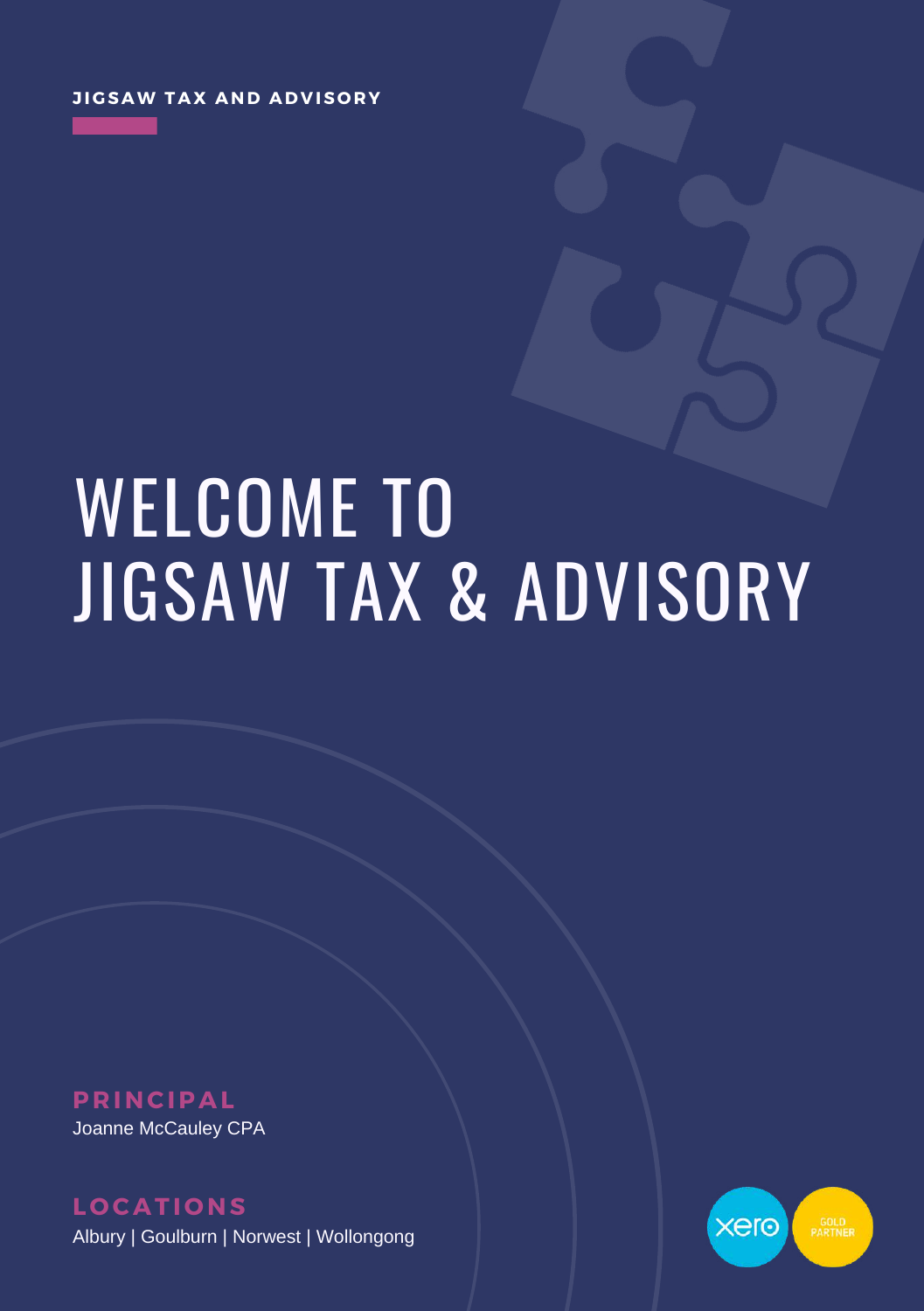### OUR VALUE PROPOSITION Fixed vs time billing

Unlike most accounting firms, we use fixed billing for each service. This means that you know exactly how much you will be paying for each project upfront. Because of this, every time we provide our high-quality tax and advisory services, we offer certainty that what you ask for will be exactly what you get, and you'll be certain how much you are committing to pay.

# OUR GUARANTEE

With Jigsaw, you get the most efficient and exceptional tax and advisory services available. Our clients are more than just clients; they are our partners in our business, and we believe that they deserve the best assistance we can provide. We keep up to date with tax law changes, and use innovative tools and software to make all financial aspects of running your business as hasslefree as they can possibly be.

You can rest easy knowing that the Jigsaw Team have years of experience and expertise, and are here to help you comply with your legal and financial obligations.





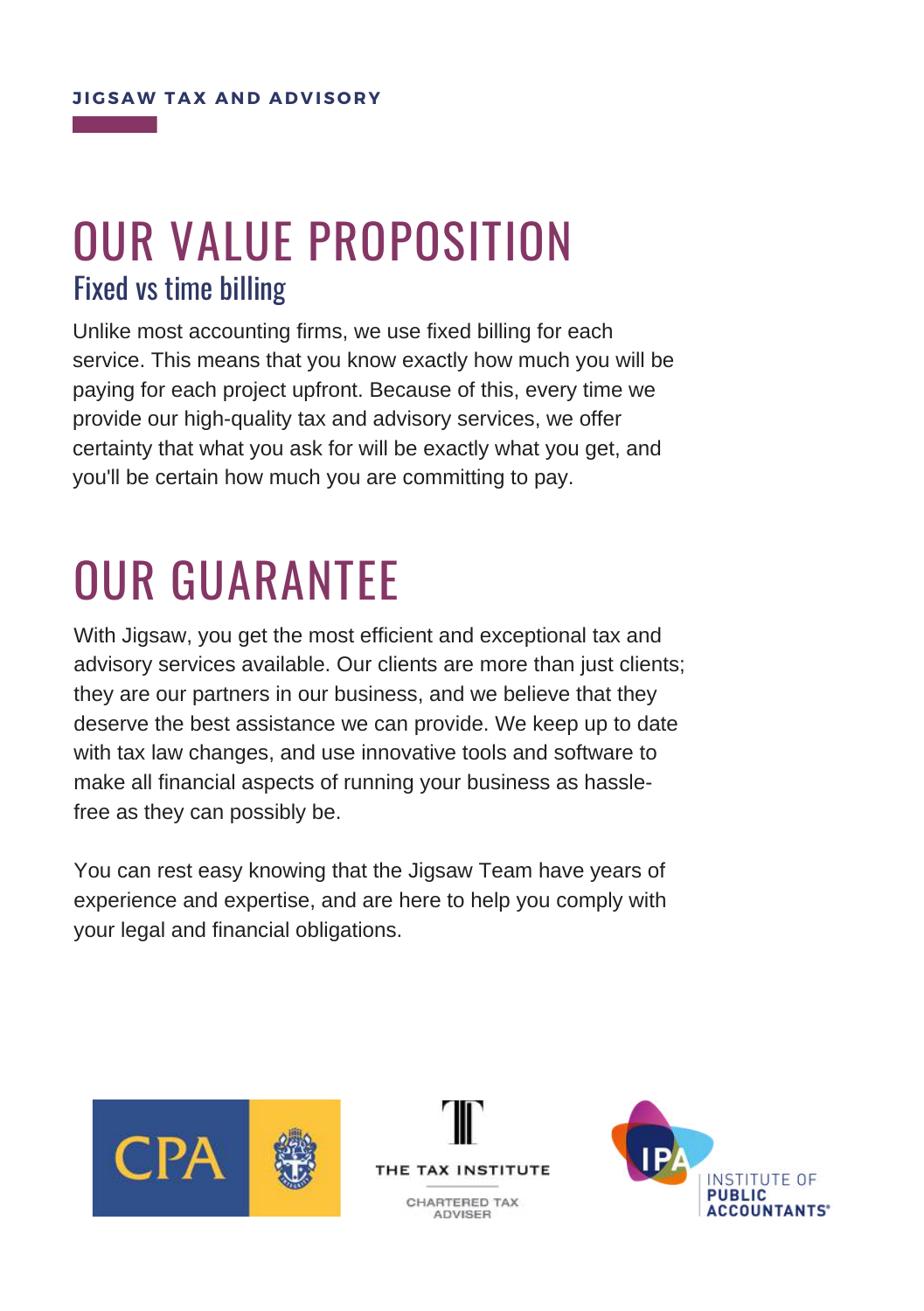### OUR SERVICES More than just tax returns

Tax planning Cashflow forecasts Business planning Business coaching & accountability Structure review Business purchase/sale advice Pre-insolvency management Migrating your business to the cloud Self Managed Superannuation Funds Business and family goal setting Estate planning Business Exit Strategies Ongoing business coaching Audit management Software training Car and asset loans

### USING THE BEST TECHNOLOGY Simple solutions for complex businesses



#### Xero

We use only the best to make accounting beautiful



#### Practice Ignition

Our monthly payment system to help your cashflow



#### O365 Enterprise

All data is securely encrypted and stored on Australian Microsoft servers



#### HowNow Portal

Our secure electronic signing platform, to make signing and document storage easy with O365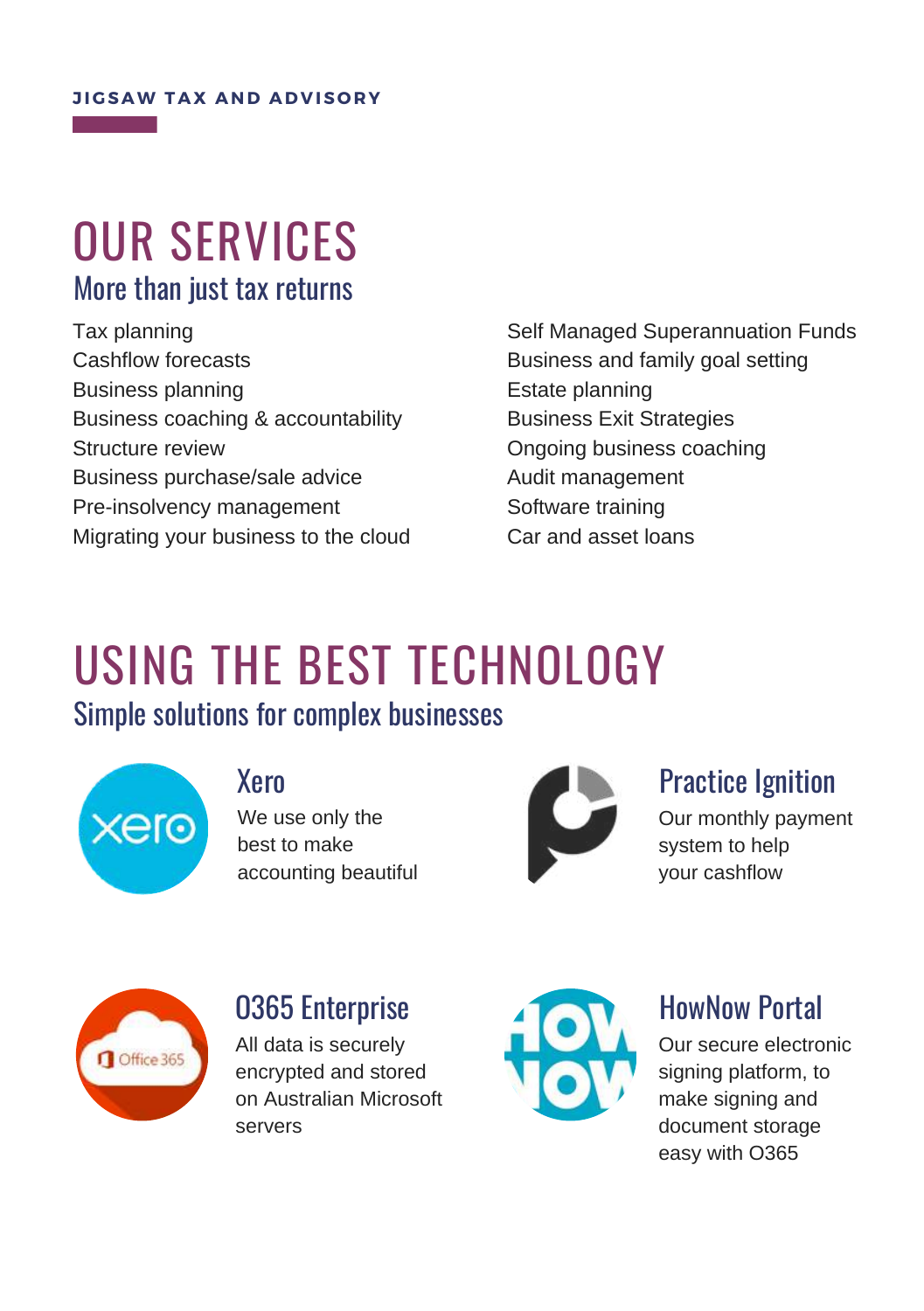# PRINCIPAL



#### Joanne McCauley CPA MTax CTA DipFP **Principal**

After a career in finance and accounting, Joanne founded Jigsaw in 2008. Joanne loves sharing her passion for tax law and business strategy, and is a well known member of the Goulburn and Hills district communities.

### EXECUTIVE OFFICERS







#### Lauren Baldock Business Operations Manager

Lauren's job is to keep the firm running smoothly from day to day. Lauren ensures all of our systems and processes are running smoothly, runs our administration team and ensures Jigsaw's internal finances are under control.

#### Jade Rawson Client Operations Manager

Jade's job is to ensure our clients are serviced and happy. Jade allocates the client work to the appropriate accountant, ensures the accountants are all working well and makes sure that our clients are getting everything they need.

#### Emily Roper Business Development Manager

Emily's job is to look after our marketing and sales. Emily ensures all of our media platforms are up to date, facilitates with current clients who require extra services from Jigsaw and looks after any potential clients before they onboard to Jigsaw.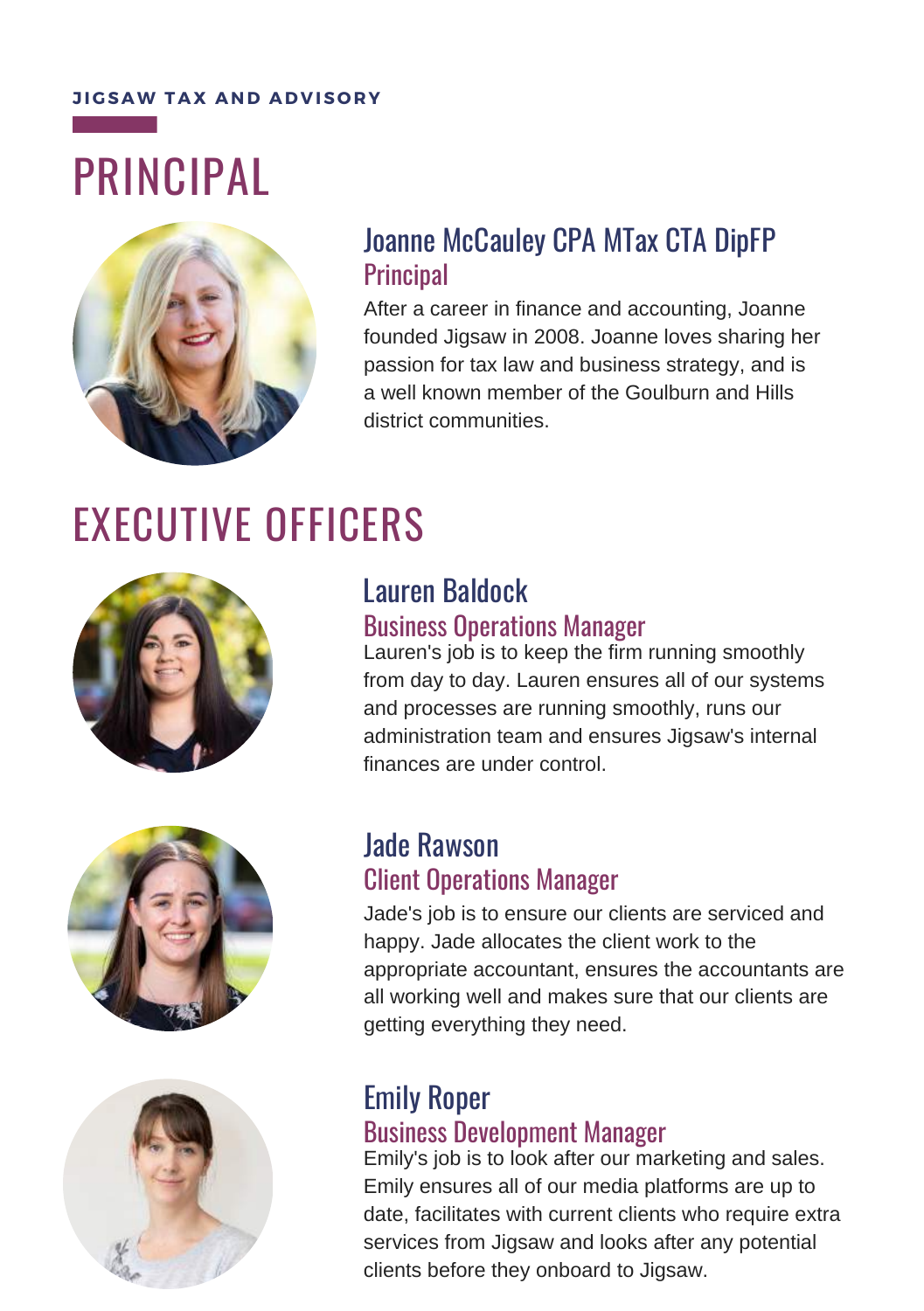### ACCOUNTING TEAM



Deanne Baronoff CPA SENIOR ACCOUNTANT Norwest



Justine McCormack SENIOR ACCOUNTANT Wodonga



Melissa Giuffre ACCOUNTANT Wollongong



Amanda Kaufmann ACCOUNTANT Goulburn



Jackson Bowen ASSISTANT ACCOUNTANT Norwest

## ADMINISTRATION TEAM





Jenna Rosevear ADMINISTRATION OFFICER Goulburn

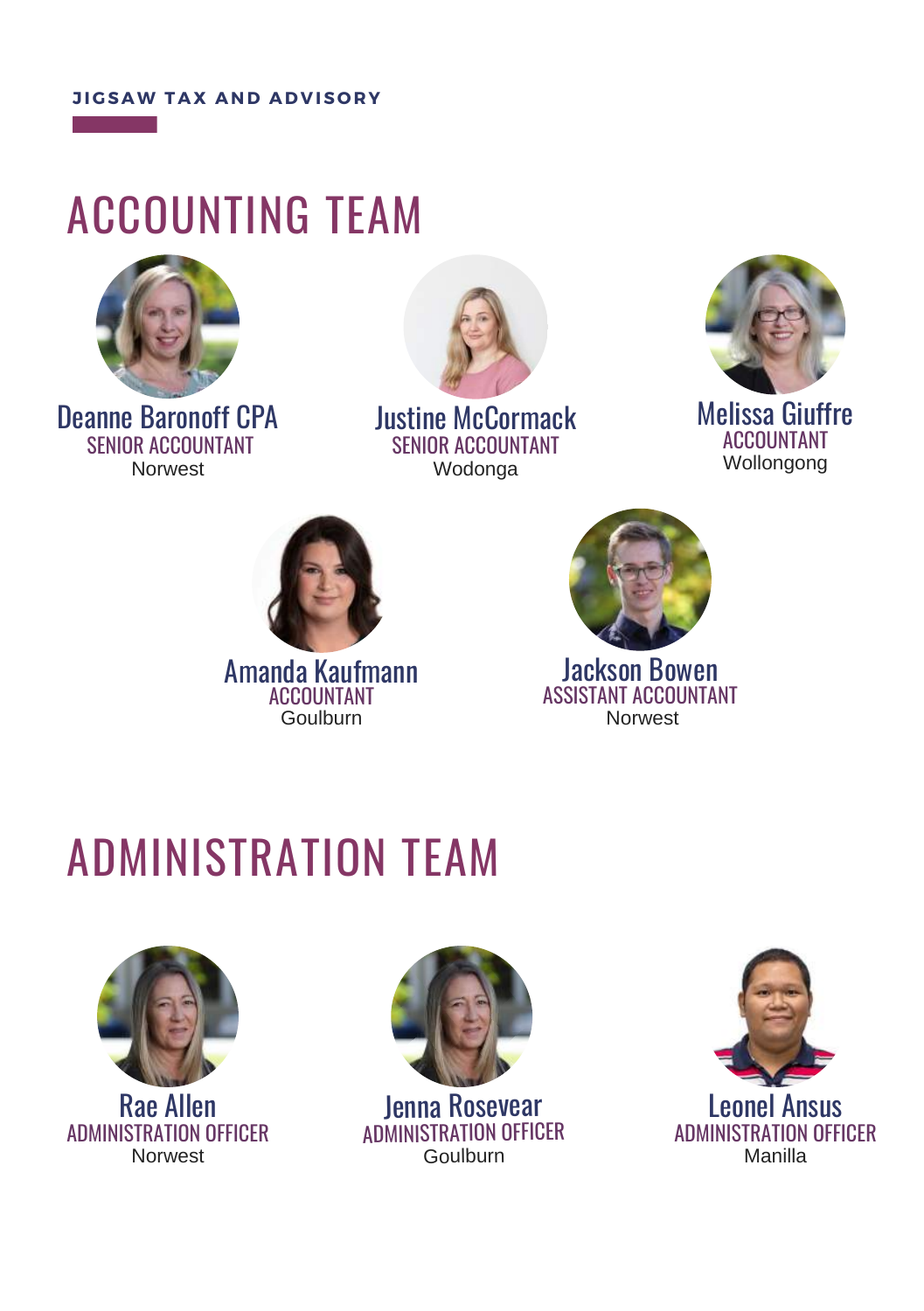### MASTERMIND TEAM

The mastermind team helps you take control over your financial future. While each business is independently owned, we offer a commission-free referral service - with the goal of helping our client achieve the best results.

Whether it be your tax, loan, home or business insurance, or personal life insurances the mastermind team works together to get the best outcome. We are clients of each business, and Jigsaw has chosen to work with them as we trust them with our own money, family and business needs.



**INSURANCE** Jamie Fluke - Director *0432 281 827*



**INVESTMENT MENTORING AND SPECIALIST LOANS** Michael Bysouth - Director *0412 761 925*

#### **MB ADVICE SPECIALIST LIFE INSURANCE ADVICE**

#### **PERSONAL AND SMSF INSURANCE**

Mark Burgess - Director *0478 171 656*

**ESTATE AND TAX PLANNING** Vik Sundar - Special Counsel *0499 976 255*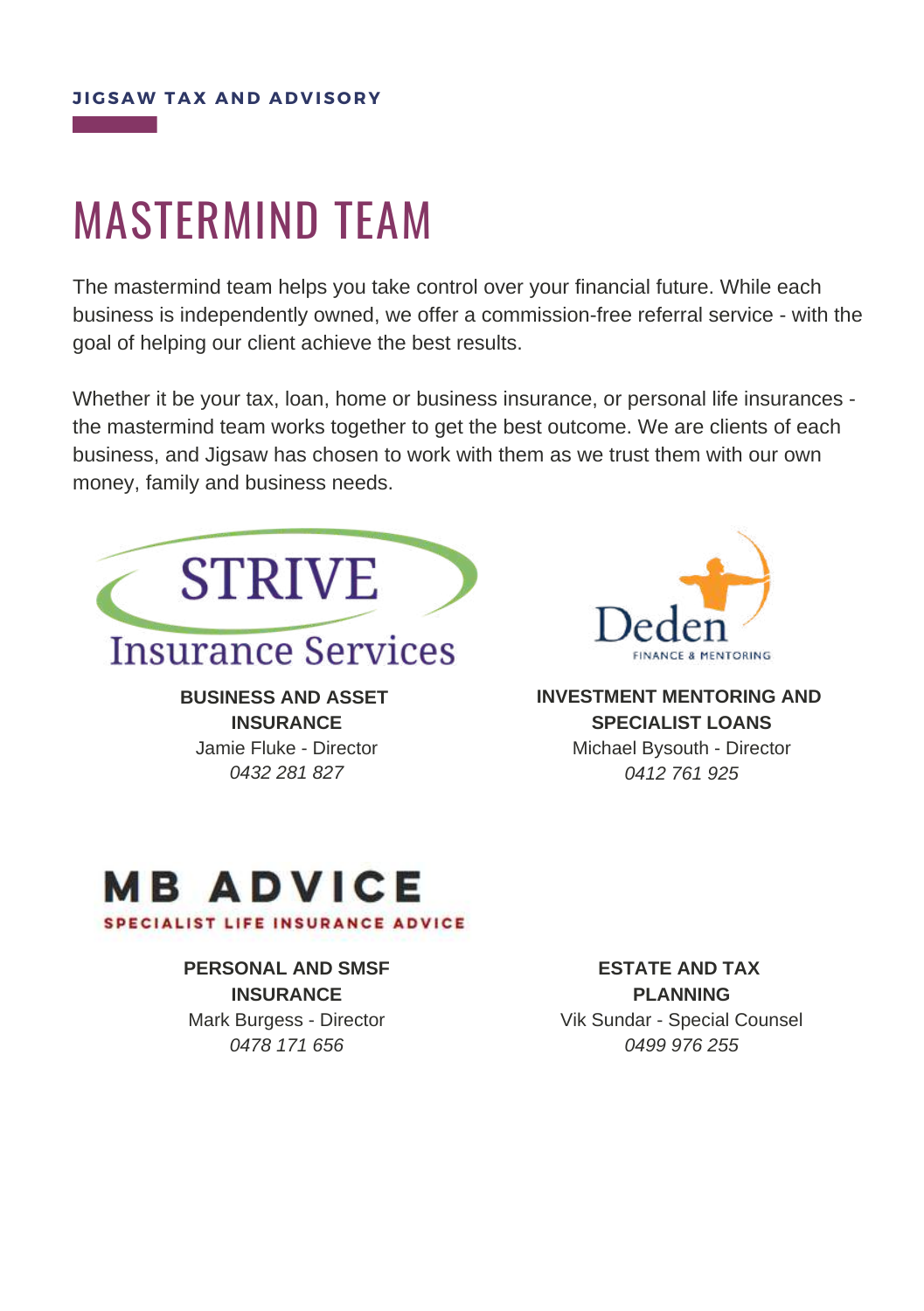## OUR CLIENTS



#### Christine Marr Director, Booksorted

"I was impressed from the get go with Michael's depth of knowledge and understanding of tax law, especially FBT legislation, and his ability to think big has really helped our business to grow."



Nathan Bellato Director, Adapted Interactive Learning

"As long-term clients, we recommend Jo & 'Team Jigsaw' for professional service & accountancy advice, no matter how complex."